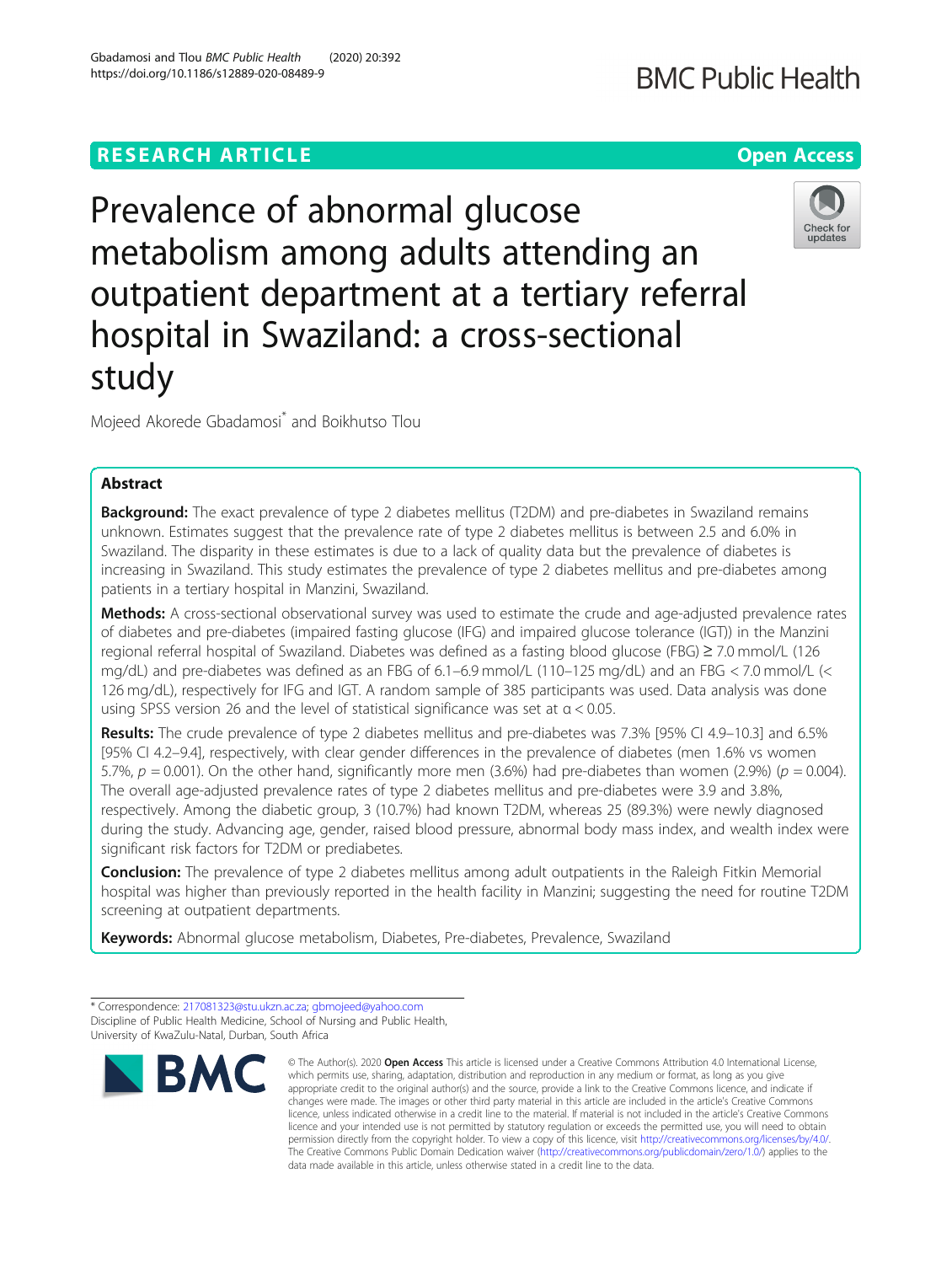# Background

The exact prevalence of type 2 diabetes mellitus (T2DM) in Swaziland remains unknown. The International Diabetes Federation (IDF) [[1\]](#page-10-0) reported that the proportion of adults living with T2DM in Swaziland was 2.5%. On the contrary, the World Health Organisation (WHO) [[2\]](#page-10-0) estimated the prevalence of T2DM in Swaziland to be 6%. Both the IDF and WHO extrapolated data from a similar country to estimate the T2DM prevalence for Swaziland, due to absence of original data from Swaziland. Furthermore, a recent Stepwise approach to surveillance (STEPS) survey conducted in 2014 highlighted the significance of the burden of chronic diseases of lifestyle in Swaziland [\[3](#page-10-0)]. The survey findings revealed that about 14.2% of the respondents had raised blood glucose, while 9.8% had impaired fasting glycemia (IFG).

The STEPS survey [[3\]](#page-10-0) attributed the rising prevalence of chronic diseases (including diabetes mellitus) to the high rates of obesity, physical inactivity, smoking, and alcohol consumption in the Swazi population. Therefore, the Swaziland government established the National Non-Communicable Diseases Programme with a focus on cardiovascular diseases, diabetes, cancer, and other chronic diseases [[4\]](#page-10-0). Furthermore, the Ministry of Health (MOH) developed the National Non-Communicable Diseases Policy [[5](#page-10-0)] and a strategic plan for 2012–2017 [[6\]](#page-10-0) to guide the implementation of non-communicable diseases (NCD) prevention, management, and control. There is thus a serious need for current epidemiological data.

Furthermore, about 8.8% of the STEPS respondents aged 40–69 years had cardiovascular disease [\[3](#page-10-0)]. The morbidity and mortality statistics for chronic diseases showed alarming rates [[3\]](#page-10-0). The Swaziland Ministry of Health (MOH) [\[4](#page-10-0)] also reported that diabetes mellitus was responsible for 73,290 attendances at out-patient departments of all health facilities in 2016, representing a 16.8% increase from the 2015 figures. Similarly, mortality due to diabetes mellitus was unacceptably high and has increased sharply from 45 cases in 2014, to 88 in 2015, and finally to 109 cases in 2016  $[4]$  $[4]$  $[4]$ .

To the researchers' knowledge, no epidemiological study has been conducted in Swaziland to estimate the age-adjusted prevalence of T2DM and pre-diabetes, even though diabetes ranked third among the ten leading causes of all hospital admissions in Swaziland in 2016 [[4\]](#page-10-0). Previous studies in Swaziland have investigated the influence of diabetes on the quality of life [[7\]](#page-10-0) as well as the prevalence of diabetic retinopathy [\[8](#page-10-0)], and a case has been made for strengthening chronic care services in the kingdom [\[9\]](#page-10-0). Similarly, risk factors for noncommunicable diseases (NCDs) in Swaziland have been reported [[3\]](#page-10-0). A study by Rabkin et al. in 2016 investigated the possibility of screening for diabetes among HIV-positive patients [\[10\]](#page-10-0). However, the study did not report age-adjusted prevalence rates for prediabetes and diabetes. To address these gaps, the current study was conducted to determine the prevalence of T2DM and pre-diabetes in a tertiary hospital in the Manzini region of Swaziland. Quantifying the prevalence of T2DM and pre-diabetes among patients attending the out-patient departments (OPD) at Raleigh Fitkin Memorial (RFM) will contribute to the understanding of the burden of T2DM in Swaziland. Findings from this study will facilitate planning and implementation of cost-effective interventions for the prevention and management of diabetes mellitus, by adding new scientific information to the existing body of knowledge.

# Methods

#### Study design

This study was an observational, cross-sectional, hospital-based study.

# Study setting

Raleigh Fitkin Memorial (RFM) Hospital, situated in the Manzini region, is the second largest public health facility in Swaziland. It is a regional referral and government sub-vented teaching hospital. The mission hospital and its different service units draw patients from the Manzini region as well as neighbouring communities in the adjacent regions including the Mbabane – Manzini – Siteki corridor.

#### Population and sample

A cross-sectional study was conducted from February to March 2019 among 385 patients who visited the OPD of the RFM Hospital in Manzini, Swaziland. All patients who visited the OPD during the data collection period were included. Patients were included in the sample if they resided in the Manzini region; were 18 years of age and above; had fasted for 8 h before the screening, and willingly consented to participate in the study. However, patients with active infection or using corticosteroids; who were pregnant; who had a temperature greater than 101.4 °F (38.6 °C); were taking antibiotics or anti-malaria medications or who were unwilling to participate were excluded. A representative sample of the medical and surgical outpatient population was surveyed. A systematic random sampling technique was applied to sample 385 individuals, whereby every 3rd individual visiting the OPD was approached to participate in the study, bearing in mind the inclusion criteria. As remarked by Castillo [[11\]](#page-10-0), systematic random sampling allows the researchers to add a degree of a system into the random selection of subjects and ensures that the population is evenly sampled.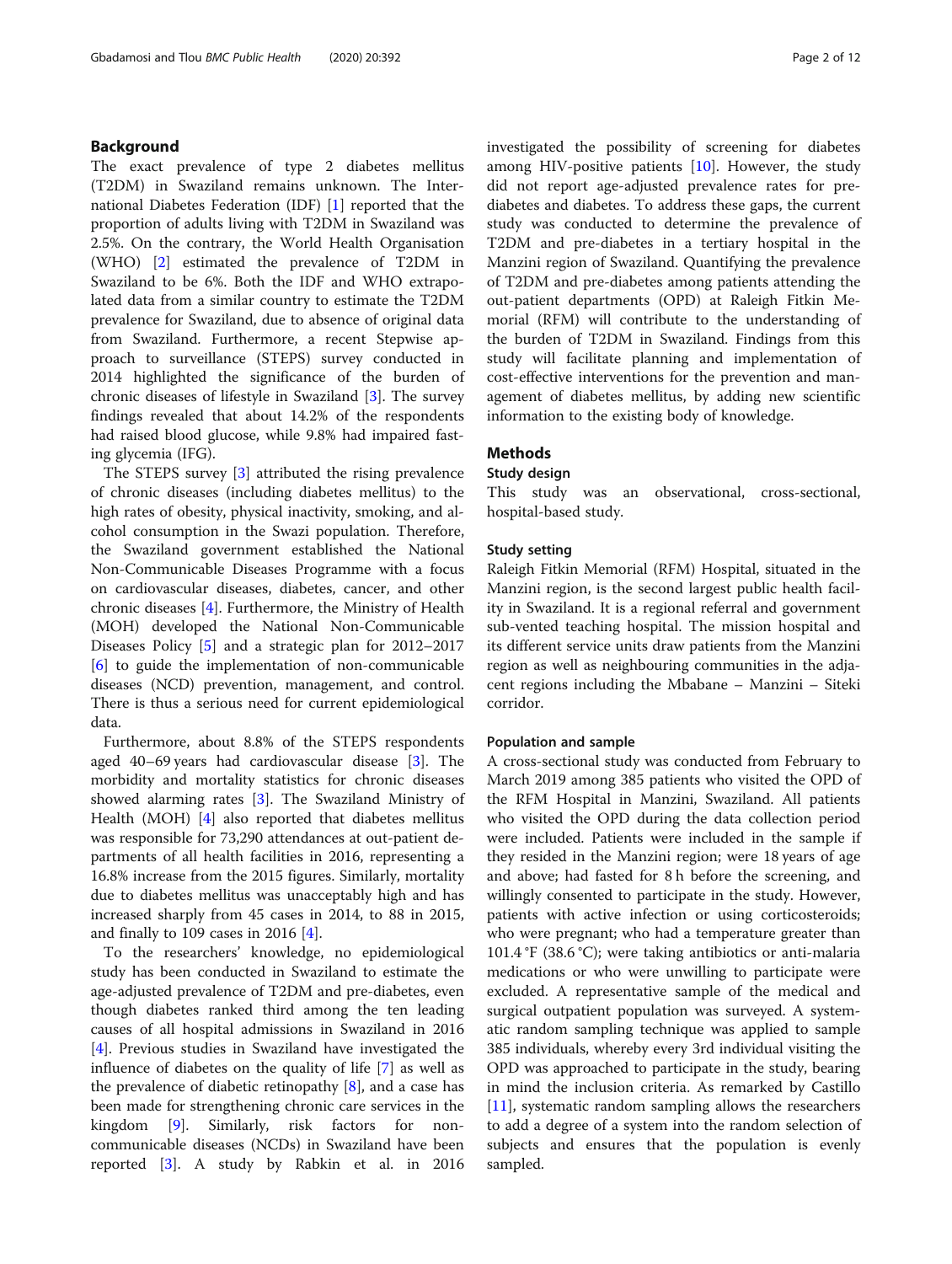The sample size was estimated with the formula for a cross-sectional study by Daniel [[12](#page-10-0)]:

$$
n=\ \frac{Z^2(PQ)}{\delta^2}
$$

 $Z = 1.96$ . (The standard normal deviation at 95% confidence)

 $P = 0.5$  (Estimated prevalence of the problem under study, assumed to be 50% to achieve the maximum sample size)

 $Q = 0.5 ((100\% - P) (or 1-P))$ 

 $\delta$  = 0.05 (The precision or maximum acceptable error) n = Sample size

 $n = \frac{(1.96)^2 \times (0.5)(0.5)}{(0.05)^2}$  $(0.05)^2$ 

 $n = 384.16$ 

The sample size was 385 patients reporting to the Medical and Surgical out-patient departments of the Raleigh Fitkin Memorial Hospital. This method of sampling has some selection bias but it is easier to perform and less time consuming.

## **Definitions**

The prevalence of T2DM was defined to comprise of all participants with known diabetes and those with a fasting blood glucose (FBG)  $\geq$  7.0 mmol/L (126 mg/dL) or a random blood glucose (RBG)  $\geq$  11.1 mmol/dL ( $>$  200 mg/ dL) and/or an oral glucose tolerance test (OGTT)  $\geq$  11.1 mmol/dL (> 200 mg/dL). Prediabetes was defined as a FBG between 6.1 and 6.9 mmol/L (110–125 mg/dL) for impaired fasting glucose (IFG) or an OGTT between 7.8 and 11.0 mmol/L (140–199 mg/dL) for impaired glucose tolerance (IGT) based on the WHO/IDF recommendation [\[13](#page-10-0)]. Abnormal glucose metabolism (AGM) was defined as IFG, IGT, or T2DM.

# Measures

# **Demographics**

Demographic variables collected included age; gender; marital status; and residential location.

# Socio-economic status

Participants were asked to report their level of education, categorised into five groups: no formal education; primary school; secondary school; high school; and tertiary education. Respondents' occupations and average monthly household incomes were also determined. Household wealth (assets, ownership of agricultural land and farm animals) was also recorded and used to generate wealth quintiles through principal component analysis (PCA). Principal component analysis was used to extract a set of uncorrelated principal components as weighted linear combinations of the original household asset ownership variables. Each principal component was the sum of each variable multiplied by its weight. The components were ordered so that the first principal component explained the largest amount of variation in the data. Therefore, the first principal component was used to represent the wealth index because it explained the largest possible amount of variation in the original data [\[14](#page-10-0)]. This wealth index was then ranked into five quintiles (since the wealth index was a continuous variable), dividing all participants into five equal groups; lowest, second, third, fourth, and the highest quintiles.

## Anthropometric variables

Weight was measured in kilograms (kg) using a weighing scale (FORA Digital Multi-function Diamond Scale), and height was measured in centimeters (cm) using a stadiometer. Weight was measured with the participants wearing light clothing and barefoot. Waist and hip circumferences were assessed in centimeters (cm) using a measuring tape. Waist and hip circumferences were assessed while the participants were in a standing position.

The Body mass index (BMI) was calculated as weight divided by height squared  $(kg/m^2)$ . Participants were classified as underweight if their BMI was <  $18.5 \text{ kg/m}^2$ , normal weight if their BMI was between 18.5 and 24.9  $kg/m<sup>2</sup>$  (inclusive), overweight if their BMI was between 25.0 and 29.9 kg/m<sup>2</sup> (inclusive) and obese if their BMI was ≥30 kg/m<sup>2</sup> [\[15\]](#page-10-0).

A raised waist circumference was defined as a waist circumference greater than  $94 \text{ cm}$  ( $> 94 \text{ cm}$ ) for men, and greater than  $80 \text{ cm}$  ( $> 80 \text{ cm}$ ) for women, while a raised waist-to-hip ratio (WHR) was defined as a WHR greater than one  $(>1.0)$  for men and greater than zero point eight five  $(> 0.85)$  for women, according to standardised international criteria [\[16](#page-10-0)].

## Blood pressure

Blood pressure was measured using a sphygmomanometer (FORA Fully Auto Desk P30 Plus Spygmo Digital with 24 – 43 cm WIDR Cuff). The blood Pressure measurement was taken while the participant was in the sitting position, using the right upper arm after a 5-min rest period. Two readings were taken during the interview at 15 min intervals.

Participants were hypertensive (stage 1) if their mean systolic blood pressure (SBP) was 130–139 mmHg or their mean diastolic blood pressure (DBP) was 80-89 mmHg. Stage 2 hypertension was defined as a mean SBP of 140–179 mmHg and a DBP greater than or equal to 90 mmHg. Participants were considered to have hypertensive crisis if their mean SBP was greater than or equal to 180 mmHg or if their mean DBP was greater than or equal to 120 mmHg. A mean SBP of 120–129 and a mean DBP of less than 80 mmHg was considered as an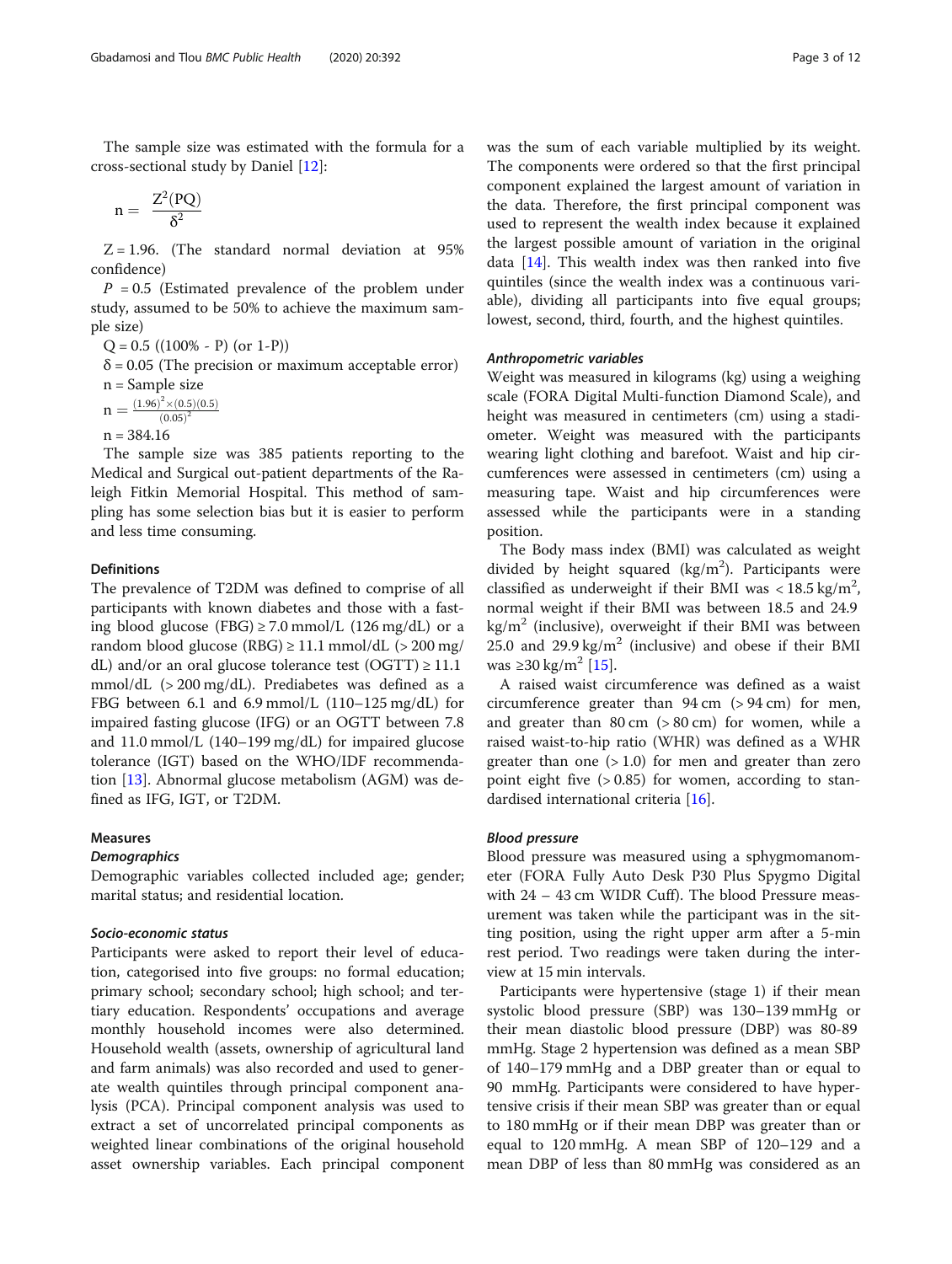# Blood glucose

The fasting blood glucose (FBG) and Oral Glucose Tolerance (OGT) testing were done using a glucometer (On Call® EZ II, ACON Laboratory, Inc., USA) according to the manufacturer's instructions. Fasting blood glucose was measured between 08:00 and 12:00, after a minimum of 8 h of overnight fasting. To determine the Oral Glucose Tolerance (OGT), 75 g of glucose (Dextrose Monohydrate, MEDICOLAB, South Africa) was dissolved in 300 ml of water and given to the respondent to drink within 5 min after a taking an FBG reading. After a two- hour interval, the glucose test was performed again.

## Prevalence of pre-diabetes and type 2 diabetes mellitus

The calculation of the prevalence of T2DM and prediabetes was based on the method used by Miller [\[18](#page-10-0)]. The number of cases of T2DM or pre-diabetes was divided by the sample size to obtain the crude prevalence of T2DM or pre-diabetes, respectively. The age-adjusted prevalence rates were calculated by dividing the number of cases of T2DM or pre-diabetes, respectively in each of the 10-year age groups by the number of cases in that group, before the result was multiplied by the population proportion for that age group, based on the Swaziland Demographic and Health Survey (DHS) report [\[19](#page-10-0)]. (See Supplementary file [1](#page-9-0)).

#### Statistical analysis

All analyses were conducted using SPSS version 26 statistical software (IBM Corp., Armonk, NY, USA). Descriptive statistics (percentage) was used to describe the crude (unadjusted) prevalence rates for the sample and age-adjusted prevalence rates of T2DM and prediabetes. A Chi-square test was applied to examine the association between the independent demographic and biometric variables and abnormal glucose metabolism (AGM) (T2DM and pre-diabetes). Analysis of variance (ANOVA) was used to examine the group and the main effect of the categorical independent variables (age groups, gender) on the continuous dependent fasting blood glucose (FBG). A two-sided  $p$ -value < 0.05 was considered statistically significant.

## Results

## Description of the study population

Four hundred and eleven (411) subjects were interviewed among the 440 subjects invited to participate, yielding a response rate of 93.4%. Of the 440 subjects invited, a total of 55 subjects were excluded due to being younger than 18 years of age (13 subjects), being resident outside of Manzini region (27 subjects), pregnancy (2 subjects), and high temperature (3 subjects). An individual withdrew for fear of the needle prick. Completed fasting blood glucose readings were available for 394 subjects but 9 subjects had completed questionnaires with missing data.

Table [1](#page-4-0) shows the characteristics of the study participants. There were 197 (51.2%) men and 188 (48.8%) women. A typical participant in this study was 38 years of age, with women being older than men (39 vs 36 years). The participants were evenly distributed in terms of areas of residence, with  $50.1\%$  ( $n = 192$ ) and  $49.9\%$  $(n = 191)$  from the rural and urban areas, respectively. A significantly higher proportion of women compared to men were overweight (33.5% vs 19.8%) and obese (33.5% vs 6.6%), unemployed (32.4% vs 21.8%), and from poor households (35.1% vs 20.8%). More men were significantly underweight (9.6%) than women (1.1%). Also, more men attained high school or college education than women (48.7% vs 34.0%). The mean systolic and diastolic blood pressures were 123.13 (16.22) mmHg and 77.83 (11.33) mmHg, respectively. According to the American College of Cardiology/American Heart Association's (ACC/AHA) definition of hypertension [\[17](#page-10-0)], 36.9% of the study participants had normal blood pressure, 14.8% of them had pre-hypertension and 29.4 and 17.4% had stage 1 and 2 hypertensions, respectively, while six participants (1.6%) had hypertensive crisis. There was no significant gender difference in the prevalence of hypertension.

#### Prevalence of pre-diabetes and type 2 diabetes mellitus

The overall prevalence rates of T2DM and prediabetes were 7.3 and 6.5%, respectively. The prevalence of T2DM was higher in women (3.6%) than men (2.9%). On the contrary, the prevalence of prediabetes was higher in men (5.7%) compared to women (1.6%). Based on the Swaziland national population estimates [\[19](#page-10-0)], the age-adjusted prevalence rates for T2DM and pre-diabetes were 3.9% (1.2% men vs 6.6% women) and 3.8% (4.1% men vs 3.6% women). The pre-existing T2DM was reported by three participants (10.7%) while the proportion of newly diagnosed T2DM among T2DM cases was 89.3% (Table [2](#page-5-0)).

Mean values of the fasting blood glucose (FBG) within age groups, hypertension, body mass index (BMI), waist circumference (WC) and waist-to-hip ratio (WHR) are shown in Table [3](#page-6-0). Considering the categories within the variables, the concentration of FBG significantly increased with advancing age and BMI. The highest blood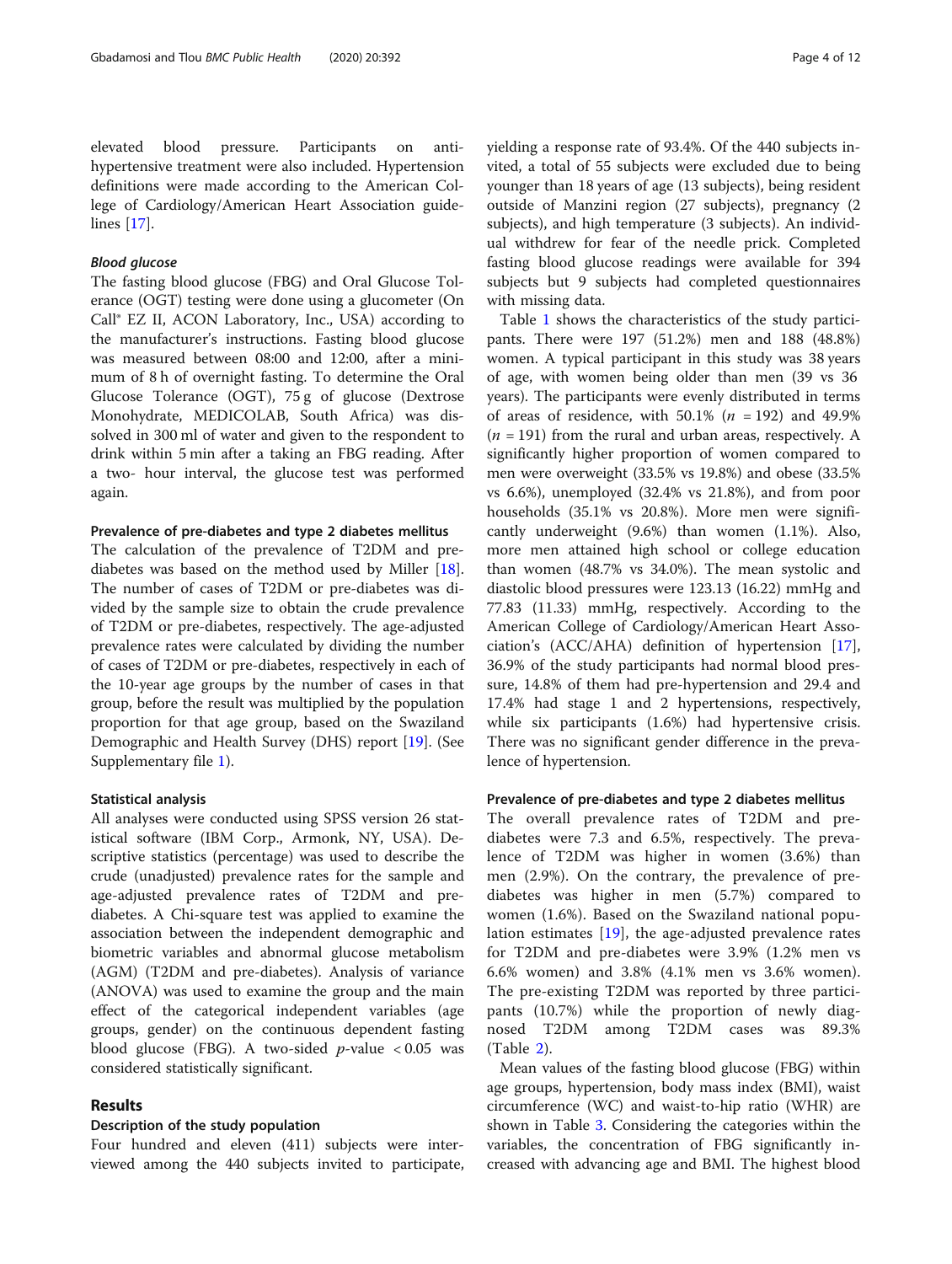# <span id="page-4-0"></span>Table 1 Description of the study participants

| Characteristics                     | Total          | Men            | Women          | $p$ -value    |
|-------------------------------------|----------------|----------------|----------------|---------------|
| <b>Biomedical<sup>a</sup></b>       |                |                |                |               |
| Sample size, n (%)                  | 385 (100.0)    | 197 (51.2)     | 188 (48.8)     |               |
| Age (years), mean (SD)              | 37.77 (15.66)  | 36.47 (15.63)  | 39 (15.61)     | 0.094         |
| BMI (kg/m <sup>2</sup> ), mean (SD) | 25.67 (5.97)   | 23.17 (4.11)   | 28.28 (6.49)   | $< 0.0001$ ** |
| Hip circumference (cm), mean (SD)   | 100.09 (13.83) | 95.02 (1.96)   | 105.40 (13.68) | $< 0.0001$ ** |
| Weight (cm), mean (SD)              | 70.87 (15.16)  | 63.31 (12.74)  | 73.56 (16.97)  | $0.001**$     |
| Blood Glucose (mmol/L), mean (SD)   |                |                |                |               |
| Fasting Blood Glucose               | 5.385 (1.211)  | 5.286 (0.888)  | 5.478 (1.449)  | 0.141         |
| Random Blood Glucose                | 7.368 (1.830)  | 7.117 (1.632)  | 8.055 (2.235)  | 0.149         |
| BP (mm Hg), mean (SD)               |                |                |                |               |
| SBP                                 | 123.13 (16.22) | 122.64 (13.99) | 123.64 (18.29) | 0.549         |
| <b>DBP</b>                          | 77.83 (11.33)  | 77.90 (10.57)  | 77.77 (12.11)  | 0.909         |
| BMI (kg/m <sup>2</sup> ), n (%)     |                |                |                | $< 0.0001*$   |
| Underweight                         | 21(5.5)        | 19 (9.6)       | 2(1.1)         |               |
| Normal                              | 186 (48.3)     | 126 (64.0)     | 60 (31.9)      |               |
| Overweight                          | 102 (26.5)     | 39 (19.8)      | 63 (33.5)      |               |
| Obese                               | 76 (19.7)      | 13(6.6)        | 63 (33.5)      |               |
| Waist circumference (cm), n (%)     |                |                |                | 0.855         |
| Normal                              | 221 (57.4)     | 112 (56.9)     | 109 (58.0)     |               |
| Overweight                          | 59 (15.3)      | 29 (14.7)      | 30 (16.0)      |               |
| Obese                               | 105 (27.3)     | 56 (28.4)      | 49 (26.1)      |               |
| Waist-to-hip ratio, n (%)           |                |                |                | 0.640         |
| Normal                              | 247 (64.2)     | 129 (65.5)     | 118 (62.8)     |               |
| Overweight                          | 49 (12.7)      | 22 (11.2)      | 27 (14.4)      |               |
| Obese                               | 43 (23.1)      | 46 (23.4)      | 43 (22.9)      |               |
| Hypertension (mmHg), n (%)          |                |                |                | 0.198         |
| Normal                              | 142 (36.9)     | 68 (34.5)      | 74 (39.4)      |               |
| Elevated                            | 57 (14.8)      | 33 (16.8)      | 24 (12.8)      |               |
| Hypertension stage 1                | 113 (29.4)     | 63 (32.0)      | 50 (26.6)      |               |
| Hypertension stage 2                | 67 (17.4)      | 32 (16.2)      | 35 (18.6)      |               |
| Hypertension crisis                 | 6(1.6)         | 1(0.5)         | 5(2.7)         |               |
| Socioeconomic <sup>b</sup>          |                |                |                |               |
| Education, n (%)                    |                |                |                | 0.054         |
| No formal education                 | 26 (6.8)       | 11(5.6)        | 15(8.0)        |               |
| Primary                             | 96 (24.9)      | 45 (22.8)      | 51(27.1)       |               |
| Secondary                           | 101 (26.2)     | 44 (22.3)      | 57 (30.3)      |               |
| High school                         | 118 (30.6)     | 67 (34.0)      | 51(27.1)       |               |
| College/university degree           | 42 (10.9)      | 29 (14.7)      | 13(6.9)        |               |
| Postgraduate degree                 | 2(0.5)         | 1(0.5)         | 1(0.5)         |               |
| Occupation, n (%)                   |                |                |                | $0.022*$      |
| Student                             | 49 (12.7)      | 28 (14.2)      | 21(11.2)       |               |
| Unemployed                          | 104 (27.0)     | 43 (21.8)      | 61 (32.4)      |               |
| Civil servant                       | 157 (40.8)     | 91 (46.2)      | 66 (35.1)      |               |
| Self employed                       | 58 (15.1)      | 30 (15.2)      | 28 (14.9)      |               |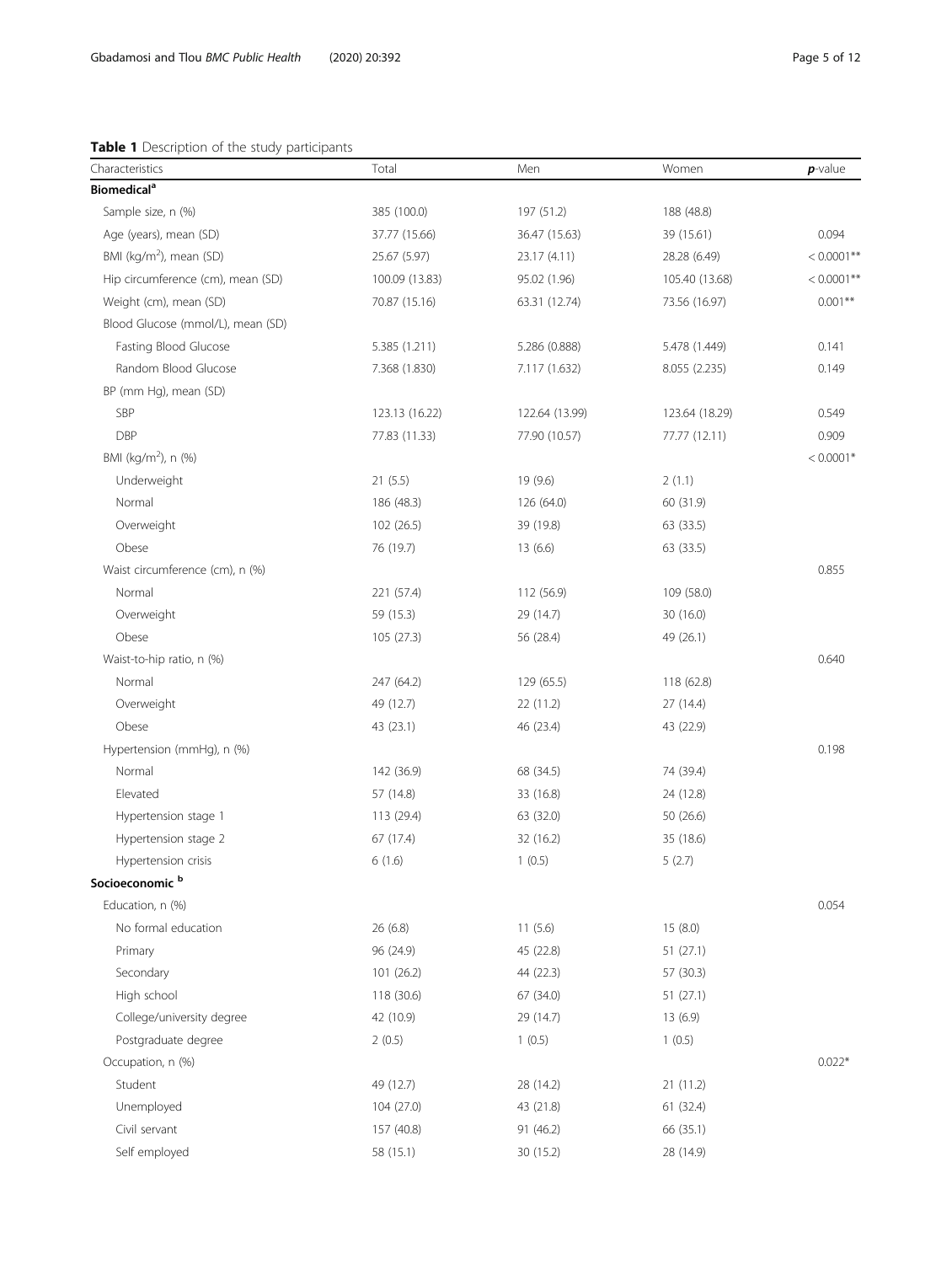<span id="page-5-0"></span>Table 1 Description of the study participants (Continued)

| Characteristics                     | Total      | Men        | Women     | $p$ -value |
|-------------------------------------|------------|------------|-----------|------------|
| Domestic worker                     | 8(2.1)     | 1(0.5)     | 7(3.7)    |            |
| Shop attendant                      | 9(2.3)     | 4(2.1)     | 5(2.7)    |            |
| Residence, n (%)                    |            |            |           | 0.331      |
| Rural                               | 192 (50.1) | 94 (47.7)  | 98 (57.2) |            |
| Urban                               | 191 (49.9) | 103 (52.3) | 88 (47.3) |            |
| Marital status, n (%)               |            |            |           | 0.081      |
| Single                              | 172 (44.8) | 99 (50.3)  | 73 (39.0) |            |
| Married                             | 157 (40.9) | 74 (37.6)  | 83 (44.4) |            |
| Staying with partner                | 35(9.1)    | 18(9.1)    | 17(9.1)   |            |
| Widowed                             | 14(3.6)    | 5(2.5)     | 9(4.8)    |            |
| Divorced                            | 6(1.6)     | 1(0.5)     | 5(2.7)    |            |
| Average monthly income (SDE), n (%) |            |            |           | $0.001*$   |
| < 500                               | 41 (10.6)  | 18(9.1)    | 23(12.2)  |            |
| 500-999                             | 66 (17.1)  | 23(11.7)   | 43 (22.9) |            |
| 1000-1999                           | 92 (23.9)  | 41 (20.8)  | 51(27.1)  |            |
| 2000-2999                           | 74 (19.2)  | 42 (21.3)  | 32 (17.0) |            |
| $\geq 3000$                         | 112 (29.1) | 73 (37.1)  | 39 (20.7) |            |

abMean with SD for biomedical data and percentages for socio-demographic data

\*Chi-square or Fisher's test,  $p < 0.05$  was considered significant for men vs women

\*\*Univariate ANOVA, p < 0.05 was considered significant for gender differences between men and women

BMI, Body mass index; BP, Blood pressure; DBP, Diastolic blood pressure; SBP, Systolic blood pressure; SD, Standard deviation; SDE: Swazi Emalangeni; n, Sample size

glucose concentration among women was observed within the age group of 55–64 years and within 45–54 years of age among men. Meanwhile, overweight and obese women (by BMI) had significantly higher blood glucose concentration levels than their counterparts of overweight and obese men ( $p < 0.0001$ ). The blood glucose concentration levels were higher among hypertensive women than hypertensive men. Similar outcomes were obtained for gender distribution of those overweight and obese (by WC). However, the blood glucose concentration level was higher for obese men than that of obese women (by WHR).

Factors associated with pre-diabetes and type 2 diabetes mellitus

#### Factors associated with pre-diabetes

Table [4](#page-7-0) shows the findings of chi-square analysis to identify the association between socioeconomic and demographic variables and the presence of diabetes and pre-diabetes (AGM). Individuals' age, raised blood pressure, and excess body weight were found to be significantly associated with pre-diabetes. Over half of the subjects with pre-diabetes were in the age group 45 years and older. The majority of the subjects with abnormal glucose were hypertensive, overweight or obese.

Table 2 Distribution of abnormal glucose metabolism according to age and gender

|                   |       |     |     | Crude Prevalence |                            |     |     |                    | Age-adjusted Prevalence* |     |                            |     |     |                    |     |
|-------------------|-------|-----|-----|------------------|----------------------------|-----|-----|--------------------|--------------------------|-----|----------------------------|-----|-----|--------------------|-----|
|                   | Total |     |     |                  | Proportion of pre-diabetes |     |     | Proportion of T2DM |                          |     | Proportion of pre-diabetes |     |     | Proportion of T2DM |     |
| Age group (years) | All   | M   | W   | All              | M                          | W   | All | M                  | W                        | All | M                          | W   | All | M                  | W   |
| $15 - 24$         | 91    | 49  | 42  | $\cdot$ .0       | 0.5                        | 0.5 | 1.0 | 0.0                | .0                       | 1.0 | 0.9                        | 1.0 | 1.0 | 0.0                | 2.0 |
| $25 - 34$         | 108   | 63  | 45  | .3               | 1.3                        | 0.0 | 1.3 | 0.5                | 0.8                      | 0.6 | 0.9                        | 0.0 | 0.6 | 0.4                | 0.8 |
| $35 - 44$         | 84    | 40  | 44  | 0.3              | 0.0                        | 0.2 | 1.8 | 0.5                | .3                       | 0.1 | 0.0                        | 0.2 | 0.7 | 0.4                | 1.0 |
| $45 - 54$         | 40    | 13  | 27  | i.6              | 1.0                        | 0.5 | 1.3 | 0.0                | $\cdot$ 3                | 0.9 | 1.6                        | 0.5 | 0.8 | 0.0                | 1.3 |
| $55 - 64$         | 31    | 17  | 14  | 1.8              | 0.8                        | 1.0 | 0.8 | 0.3                | 0.5                      | 1.0 | 0.7                        | 1.3 | 0.4 | 0.2                | 0.7 |
| $65+$             | 31    | 15  | 16  | 0.5              | 0.0                        | 0.5 | 1.0 | 0.3                | 0.8                      | 0.3 | 0.0                        | 0.6 | 0.5 | 0.2                | 0.9 |
| <b>Total</b>      | 385   | 197 | 188 | 6.5              | 3.6                        | 2.7 | 7.3 | 1.6                | 5.7                      | 3.8 | 4.1                        | 3.6 | 3.9 | 1.2                | 6.6 |

M, men; W, women

\*Based on the Swaziland Demographic and Health Survey 2006/07 [[19](#page-10-0)] (See supplementary Table [1](#page-9-0))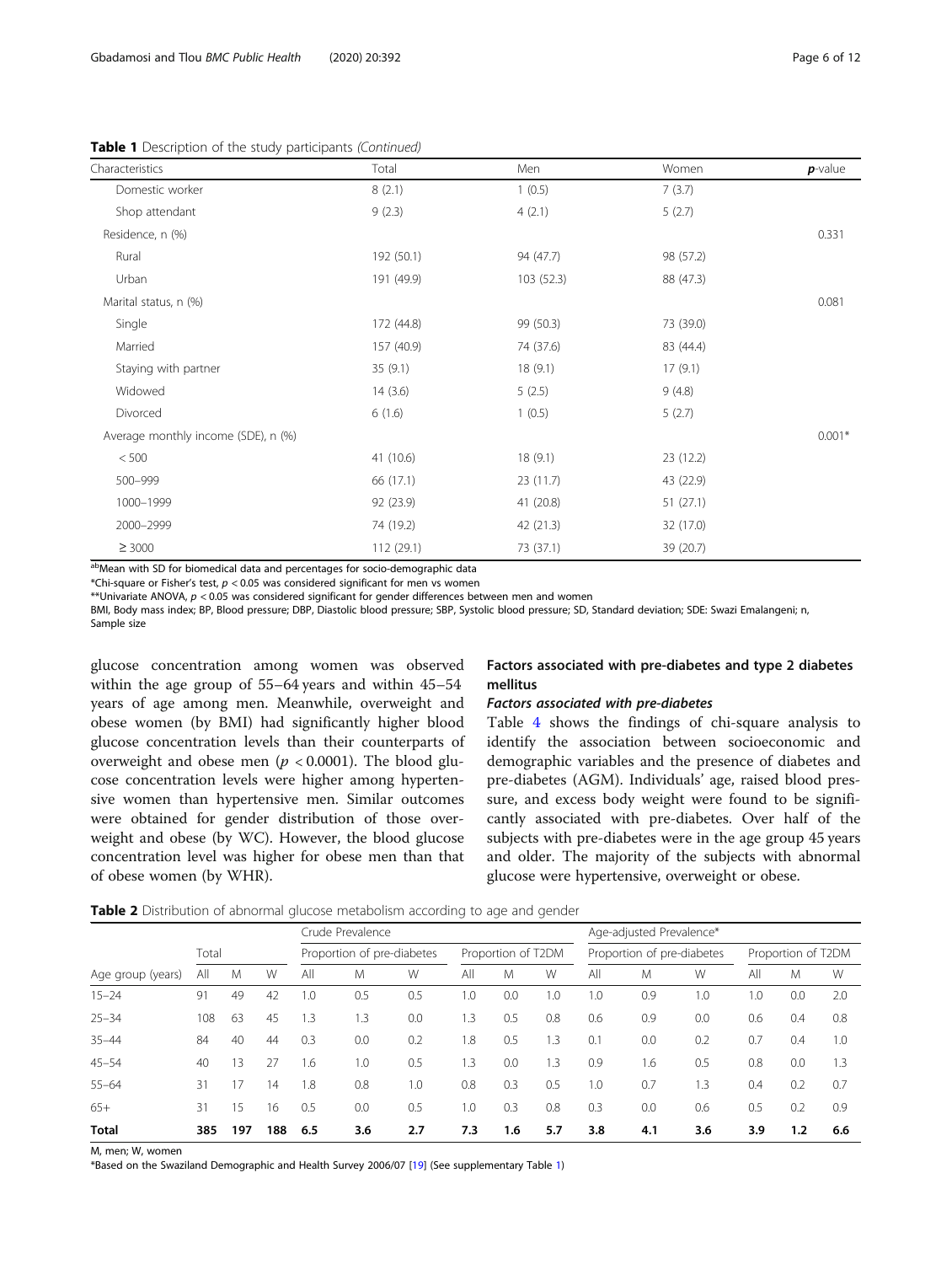| Variables                      | Men             | Women           | Total          | $P$ -value    |
|--------------------------------|-----------------|-----------------|----------------|---------------|
| Sample, n (%)                  | 167 (48.5)      | 177 (51.5)      | 344 (100.0)    |               |
| Age groups (years), mean (SD)  |                 |                 |                | $< 0.0001**$  |
| $15 - 24$                      | 4.989 (0.7534)* | 5.154 (1.1734)* | 5.066 (0.9708) |               |
| $25 - 34$                      | 5.275 (0.6706)  | 5.152 (0.8303)  | 5.222 (0.7424) |               |
| $35 - 44$                      | 5.260 (0.6162)  | 5.395 (1.3199)  | 5.337 (1.0118) |               |
| $45 - 54$                      | 5.500 (0.8234)  | 5.958 (2.0777)  | 5.813 (1.7790) |               |
| $55 - 64$                      | 5.693 (0.7918)  | 5.879 (1.2540)  | 5.786 (1.0334) |               |
| $65+$                          | 5.800 (2.0356)  | 6.200 (2.1147)  | 6.029 (2.0526) |               |
| Hypertension, mean (SD)        |                 |                 |                | 0.175         |
| Normal                         | 5.277 (1.1124)  | 5.277 (1.4334)  | 5.277 (1.2903) |               |
| Elevated (Prehypertension)     | 5.281 (0.7547)  | 5.187 (0.7724)  | 5.241 (0.7565) |               |
| Hypertension stage 1           | 5.114 (0.6338)  | 5.778 (1.5632)  | 5.436 (1.2191) |               |
| Hypertension stage 2           | 5.622 (0.8078)  | 5.661 (1.5967)  | 5.645 (1.3189) |               |
| Body mass index, mean (SD)     |                 |                 |                | $< 0.0001$ ** |
| Underweight                    | 5.073 (0.7005)* | 4.450 (0.2121)  | 5.012 (0.6800) |               |
| Normal                         | 5.164 (0.7260)  | 5.297 (1.4047)  | 5.211 (1.0182) |               |
| Overweight                     | 5.691 (1.2969)  | 5.809 (0.8469)  | 5.765 (1.6582) |               |
| Obese                          | 5.454 (0.6741)  | 5.363 (0.9437)  | 5.379 (0.8976) |               |
| Waist circumference, mean (SD) |                 |                 |                | 0.706         |
| Normal                         | 5.237 (0.7175)  | 5.426 (1.1279)  | 5.337 (0.9589) |               |
| Overweight                     | 5.254 (1.6173)  | 5.557 (1.6577)  | 5.422 (1.6315) |               |
| Obese                          | 5.385 (0.6804)  | 5.542 (1.9101)  | 5.458 (1.3872) |               |
| Waist-to-hip ratio, mean (SD)  |                 |                 |                | 0.850         |
| Normal                         | 5.219 (0.7566)  | 5.493 (1.1921)  | 5.358 (1.0084) |               |
| Overweight                     | 5.319 (1.6500)  | 5.563 (1.7425)  | 5.456 (1.6891) |               |
| Obese                          | 5.451 (0.6099)  | 5.380 (1.8600)  | 5.415 (1.3829) |               |

<span id="page-6-0"></span>Table 3 Mean glucose concentrations (mmol/L) according to gender

Hypertension is defined as normal (SBP < 120 and DBP < 80 mmHg), Elevated (SBP 120–129 and DBP < 80 mmHg); hypertension stage 1 (SBP 130–139 or DBP 80– 89 mmHg); hypertension stage 2 (SBP > 140 or DBP > 90 mmHg)

BMI defined as underweight (< 18.5), normal (18.5–24.9), overweight (25.0–29.9) and obese ( $\geq$  30)

Waist circumference is defined as normal, overweight and obese for men (< 94, 94-102 and ≥ 103 cm) and women (≤ 80, 80-88, and ≥ 89 cm), respectively Waist-to-hip ratio is defined as normal, overweight and obese for men  $\leq 0.95$ , 0.96–1.0 and  $\geq 1.1$ ) and women  $\leq 0.80$ , 0.81–0.85, and  $\geq 0.86$ ), respectively n, number; \*p < 0.05 and \*\*p < 0.05 significant by Univariate ANOVA (F-test) for gender difference in subgroup and group, respectively

#### Factors associated with T2DM

Gender and wealth index were the non-modifiable and modifiable risk factors found to be associated with T2DM. A significant proportion of women compared to men were found to have T2DM (78.6% vs 21.4%). Moreover, subjects with T2DM were found to be significantly poorer than subjects with normal glucose metabolism (39.3% vs 17.5%). Body mass index, education, occupation and household income were also found to be associated with T2DM, but these did not reach the level of statistical significance ( $p > 0.05$ ).

# **Discussion**

In this study the researchers reported estimates for the prevalence of T2DM and pre-diabetes, and the factors associated with these conditions among adults (18–83

years old) attending outpatient departments at the RFM in Swaziland. The overall prevalence of T2DM and prediabetes was 7.3 and 6.5%, respectively, with clear gender differences. The results showed a higher prevalence of T2DM (7.3%) than previously reported (5%) in this hospital. Similarly, the proportion of newly detected T2DM cases (89.3%) was high, suggesting that screening practices in this hospital were ineffective. Advancing age, female gender, excess body weight, poorest wealth index and high blood pressure were associated with a higher risk of T2DM and pre-diabetes in these Swazi adults.

The estimated T2DM prevalence of 7.3% found in the current study was higher than the 5.0% reported previously by Rabkin et al. [\[10](#page-10-0)] in the same setting, but lower than the estimate reported in the 2014 STEPS survey [\[3](#page-10-0)] in Swaziland. The difference between Rabkin et al.'s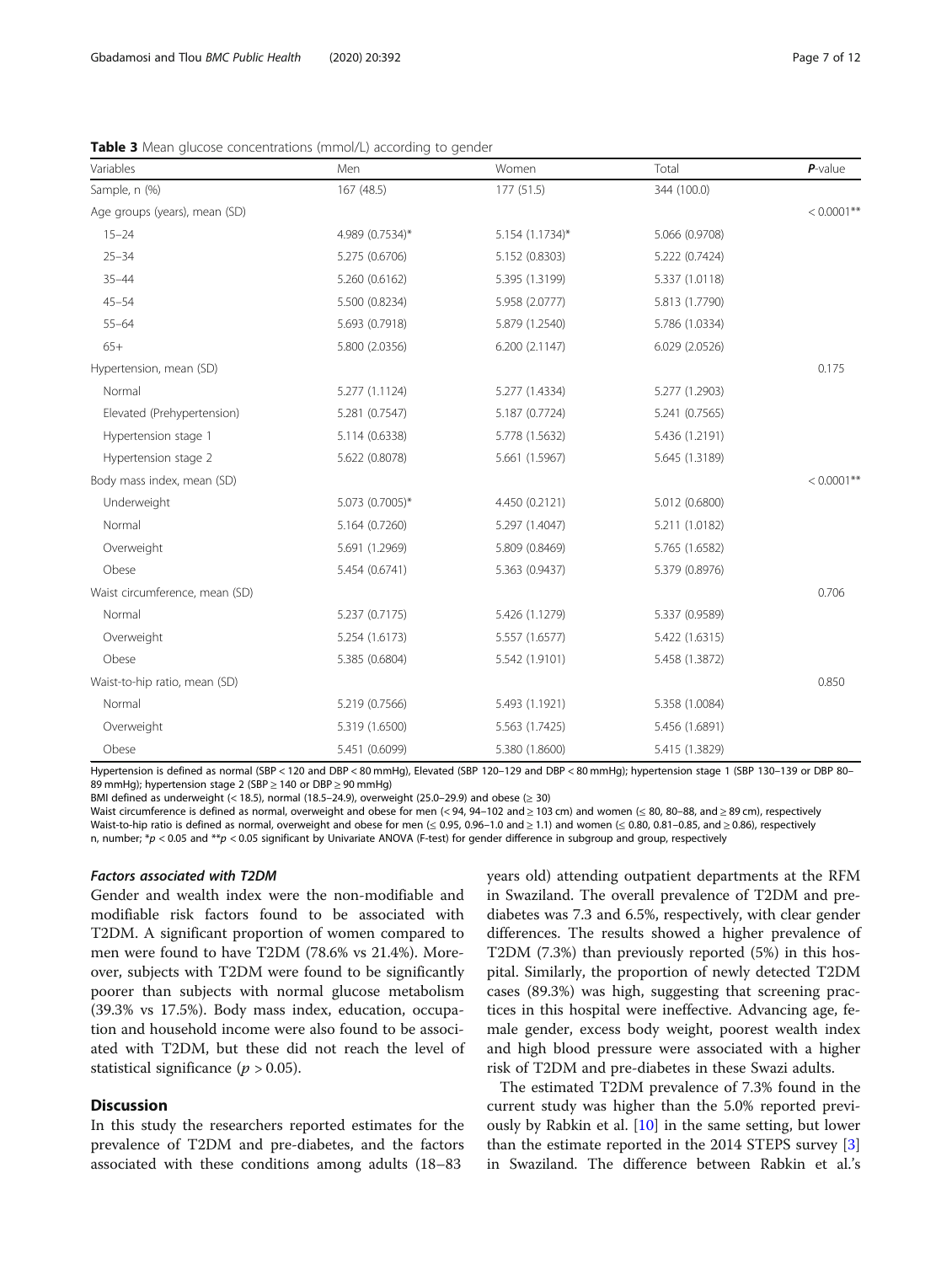| Variable                   | $NGM^b$       | AGM <sup>a</sup> |            |                   |            |  |  |
|----------------------------|---------------|------------------|------------|-------------------|------------|--|--|
|                            |               | Prediabetes      | $p$ -value | T <sub>2</sub> DM | $p$ -value |  |  |
| Sample, n (%)              | 332 (86.2)    | 25(6.5)          |            | 28 $(7.3)^{c}$    |            |  |  |
| Mean age (SD)              | 36.58 (15.01) | 45.68 (17.35)    |            | 44.82 (18.5)      |            |  |  |
| Age (years) (n, %)         |               |                  | $0.001*$   |                   | 0.255      |  |  |
| $15 - 24$                  | 83 (25.0)     | 4(6.0)           |            | 4(14.3)           |            |  |  |
| $25 - 34$                  | 98 (29.5)     | 5(20.0)          |            | 5(17.9)           |            |  |  |
| $35 - 44$                  | 76 (22.9)     | 1(4.0)           |            | 7(25.0)           |            |  |  |
| $45 - 54$                  | 29 (8.7)      | 6(24.0)          |            | 5 (17.9)          |            |  |  |
| $55 - 64$                  | 21(6.3)       | 7(28.0)          |            | 3(10.7)           |            |  |  |
| $65+$                      | 25(7.5)       | 2(8.0)           |            | 4(14.3)           |            |  |  |
| Gender (n, %)              |               |                  | 0.795      |                   | $0.001*$   |  |  |
| Men                        | 177 (53.3)    | 14 (56.0)        |            | 6(21.4)           |            |  |  |
| Women                      | 155 (46.7)    | 11(44.0)         |            | 22 (78.6)         |            |  |  |
| Residence (n, %)           |               |                  | 0.563      |                   | 0.717      |  |  |
| Rural                      | 165 (50.0)    | 14 (56.0)        |            | 13 (46.4)         |            |  |  |
| Urban                      | 165 (50.0)    | 11(44.0)         |            | 15 (53.6)         |            |  |  |
| Marital status (n, %)      |               |                  | 0.131      |                   | 0.371      |  |  |
| Not in union <sup>d</sup>  | 171 (51.7)    | 9(36.0)          |            | 12 (42.9)         |            |  |  |
| In union <sup>e</sup>      | 160 (48.3)    | 16 (64.0)        |            | 16 (57.1)         |            |  |  |
| Hypertension (n, %)        |               |                  | $0.046*$   |                   | 0.710      |  |  |
| Normal                     | 127 (38.3)    | 4(16.0)          |            | 11(38.3)          |            |  |  |
| Elevated                   | 51 (15.4)     | 3(12.0)          |            | 3(10.7)           |            |  |  |
| Stage 1                    | 97 (29.2)     | 9(36.0)          |            | 7(25.0)           |            |  |  |
| Stage 2                    | 57 (17.2)     | 9(36.0)          |            | 7(25.0)           |            |  |  |
| Body mass index (n, %)     |               |                  | $0.042*$   |                   | 0.052      |  |  |
| Underweight                | 20(6.0)       | 1(4.0)           |            | 0(0.0)            |            |  |  |
| Normal                     | 170 (51.2)    | 6(24.0)          |            | 10(35.7)          |            |  |  |
| Overweight                 | 80 (24.1)     | 10 (40.0)        |            | 12 (42.9)         |            |  |  |
| Obese                      | 62 (18.7)     | 8(32.0)          |            | 6(21.4)           |            |  |  |
| Waist circumference (n, %) |               |                  | 0.155      |                   | 0.543      |  |  |
| Normal                     | 189 (56.9)    | 19 (76.0)        |            | 13 (46.4)         |            |  |  |
| Overweight                 | 52 (15.7)     | 2(8.0)           |            | 5 (17.9)          |            |  |  |
| Obese                      | 91 (27.4)     | 4(16.0)          |            | 10 (35.7)         |            |  |  |
| Waist-to-hip ratio (n, %)  |               |                  | $0.025*$   |                   | 0.221      |  |  |
| Normal                     | 210 (63.3)    | 22 (88.0)        |            | 15 (53.6)         |            |  |  |
| Overweight                 | 41 (12.3)     | 1(4.0)           |            | 7(25.0)           |            |  |  |
| Obese                      | 81 (24.4)     | 2(8.0)           |            | 6(21.4)           |            |  |  |
| Education (n, %)           |               |                  | 0.154      |                   | 0.087      |  |  |
| No formal education        | 19 (5.7)      | 4(16.0)          |            | 3(10.7)           |            |  |  |
| Primary                    | 78 (23.5)     | 7(28.0)          |            | 11 (39.3)         |            |  |  |
| Secondary or higher        | 235 (70.8)    | 14 (56.0)        |            | 14 (50.0)         |            |  |  |
| Occupation (n, %)          |               |                  | 0.596      |                   | 0.069      |  |  |
| Student/unemployed         | 129 (38.9)    | 10(40.0)         |            | 14 (50.0)         |            |  |  |
| Self-employed              | 49 (14.8)     | 2(8.0)           |            | 7(25.0)           |            |  |  |

# <span id="page-7-0"></span>Table 4 Demographic and socio-economic factors associated with diabetes status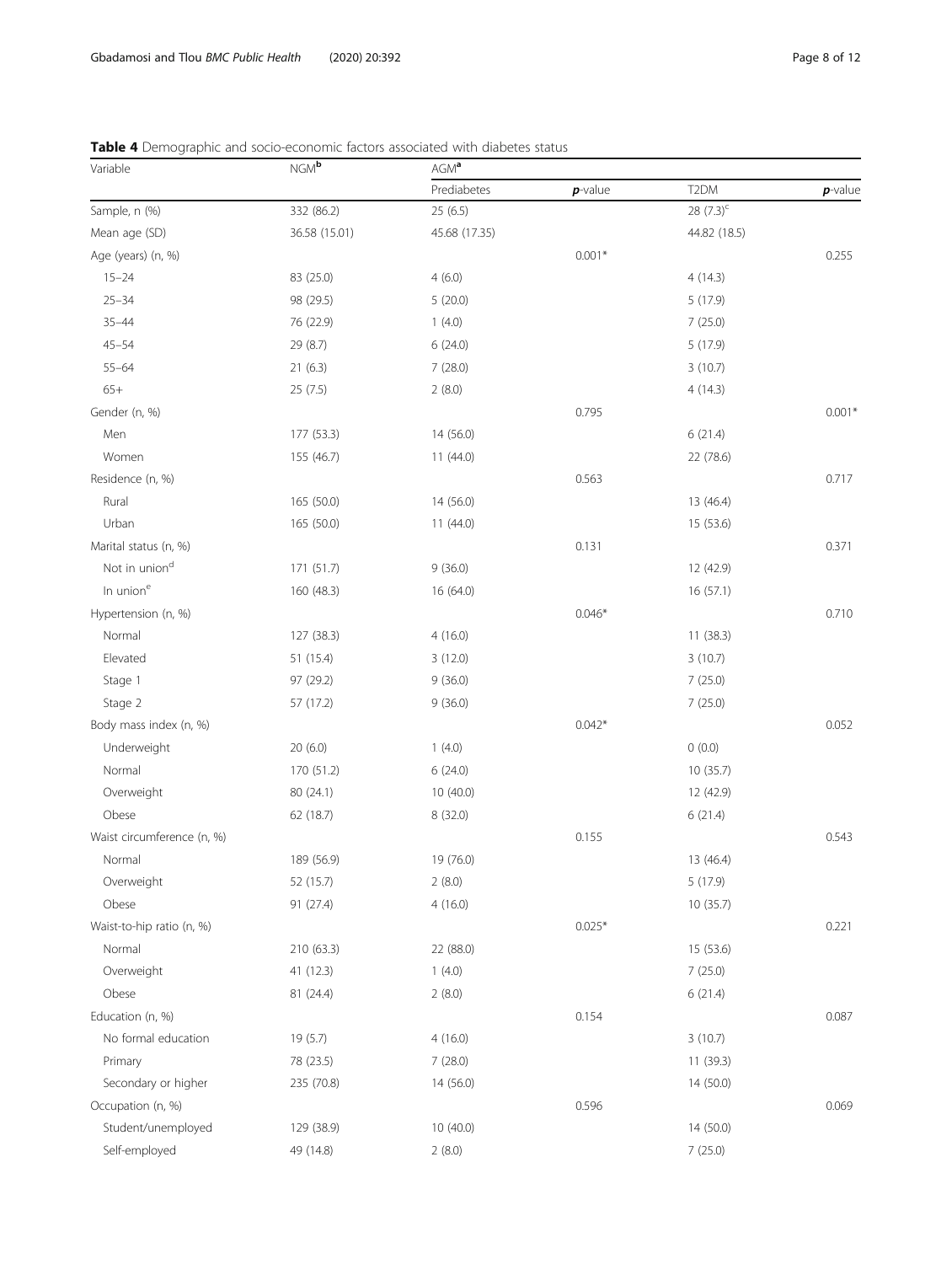| Variable                      | NGM <sup>b</sup> | AGM <sup>a</sup> |            |                   |            |  |  |  |
|-------------------------------|------------------|------------------|------------|-------------------|------------|--|--|--|
|                               |                  | Prediabetes      | $p$ -value | T <sub>2</sub> DM | $p$ -value |  |  |  |
| Salaried job                  | 154 (46.4)       | 13 (52.0)        |            | 7(25.0)           |            |  |  |  |
| Household income (SDE) (n, %) |                  |                  | 0.977      |                   | 0.065      |  |  |  |
| $<$ 999                       | 87 (26.2)        | 7(28.0)          |            | 13 (46.4)         |            |  |  |  |
| 1000-2999                     | 147 (44.3)       | 11(44.0)         |            | 8(28.6)           |            |  |  |  |
| $\geq 3000$                   | 98 (29.5)        | 7(28.0)          |            | 7(25.0)           |            |  |  |  |
| Wealth index (n, %)           |                  |                  | 0.480      |                   | $0.003*$   |  |  |  |
| Poorest                       | 58 (17.5)        | 6(24.0)          |            | 11(39.3)          |            |  |  |  |
| Second                        | 72 (21.7)        | 2(8.0)           |            | 5(17.9)           |            |  |  |  |
| Middle                        | 64 (19.3)        | 6(24.0)          |            | 0(0.0)            |            |  |  |  |
| Fourth                        | 64 (19.3)        | 5(20.0)          |            | 5(17.9)           |            |  |  |  |
| Richest                       | 74 (22.3)        | 6(24.0)          |            | 7(25.0)           |            |  |  |  |
|                               | $\sim$           |                  |            | $\sim$            |            |  |  |  |

<sup>a</sup>AGM, abnormal glucose metabolism; <sup>b</sup>NGM, normal glucose metabolism; <sup>c</sup>contains 3 (10.7%) previously diagnosed cases; <sup>d</sup>includes single, widow, staying with partner;

<sup>e</sup>includes married, staying with partner; n, number; \*chi-square statistic significant at  $p < 0.05$ 

estimate and the current study could be due to differences in the diagnostic criteria used. As pointed out by the authors, glycated hemoglobin may have underestimated the prevalence of T2DM since the subjects were HIV-infected. Similarly, the possible differences in the STEPS survey's estimate and the current study may have been due to the use of higher cut-off points in the current study. In the STEPS survey, T2DM was defined as a blood glucose reading of  $\geq 6.1$  mmol/L compared to a blood glucose reading of  $\geq 7.0$  mmol/L used in the current study.

This study's reported prevalence rate for T2DM was much higher than those reported in many studies in the Southern African sub-continent [[20](#page-10-0)–[22](#page-10-0)], but lower than those found in some studies in South Africa by Werfalli et al. [[23](#page-10-0)] and Oni et al. [[24](#page-10-0)]. The difference between the T2DM prevalence rate in the current study and estimate by Werfalli et al. could have been due differences in participants' age groups (older adults ≥50 years) and the use of self-report diagnosis instead of screening and diagnosis. It is known that the prevalence of T2DM peaks at around age 50 years [[25](#page-10-0)], therefore, a higher prevalence estimate in Werfalli et al.'s study was expected. Similarly, the study by Oni et al. [[24](#page-10-0)] used different diagnostic criteria (glycated haemoglobin (HbA1c)) compared to the current study which used fasting blood glucose (FBG). Oni et al. reported a lower prevalence rate for T2DM  $(4.1\%)$  when diagnosed with FBG  $[24]$  $[24]$ .

The high prevalence of newly diagnosed T2DM (89.3%) among patients found to have T2DM in the current study was consistent with the previous report in Swaziland [\[3](#page-10-0)] and evidence from South Africa [[26\]](#page-10-0), but higher than those (25–56.8%) reported in SSA [\[20](#page-10-0), [21](#page-10-0), [24,](#page-10-0) [27\]](#page-10-0). The implication of the high rate of newly

diagnosed T2DM among T2DM cases was that without this study, these diabetic cases may not have sought health care for their condition until complications had set in. Moreover, the higher prevalence of newly detected cases of T2DM suggested that current screening practices in this hospital and SSA were ineffective [\[28](#page-10-0)]. Therefore, screening of high-risk individuals should be incorporated in the clinical practice at outpatient departments in this hospital.

The prevalence of pre-diabetes estimated in the current study (6.5%) was higher than the rates reported elsewhere in SSA: Kenya [[29\]](#page-10-0); Malawi [\[30](#page-10-0)]; Uganda [\[31](#page-10-0)]; and South Africa [\[32\]](#page-10-0). Pre-diabetes is an intermediate metabolic state between normal glucose metabolism and T2DM, which are higher than normal glucose level and could progress to T2DM [\[13](#page-10-0)]. An IDF publication [[33](#page-10-0)] estimated the prevalence of IGT to vary between 2.2 and 16% in Africa and asserted that the burden of T2DM would continue to escalate if nothing was done to curb the epidemy of IGT. It is therefore vital that these-atrisk groups be targeted for lifestyle changes to prevent full-blown T2DM in these individuals.

As expected, pre-diabetes was significantly associated with advancing age, consistent with previous reports in SSA [\[34](#page-10-0)–[36](#page-10-0)]. However, a study in rural Uganda did not find an association between BMI and AGM [[37\]](#page-11-0), probably due to the younger age groups included  $(\geq 13 \text{ years})$ in their sample and the use of random blood glucose instead of fasting blood glucose results. In the current study, the proportion of obese women was significantly higher than the proportion of obese men. A possible explanation for this finding is that women are known to have higher rates of abdominal fat and insulin resistance than men [[38](#page-11-0)]. These biological risk factors are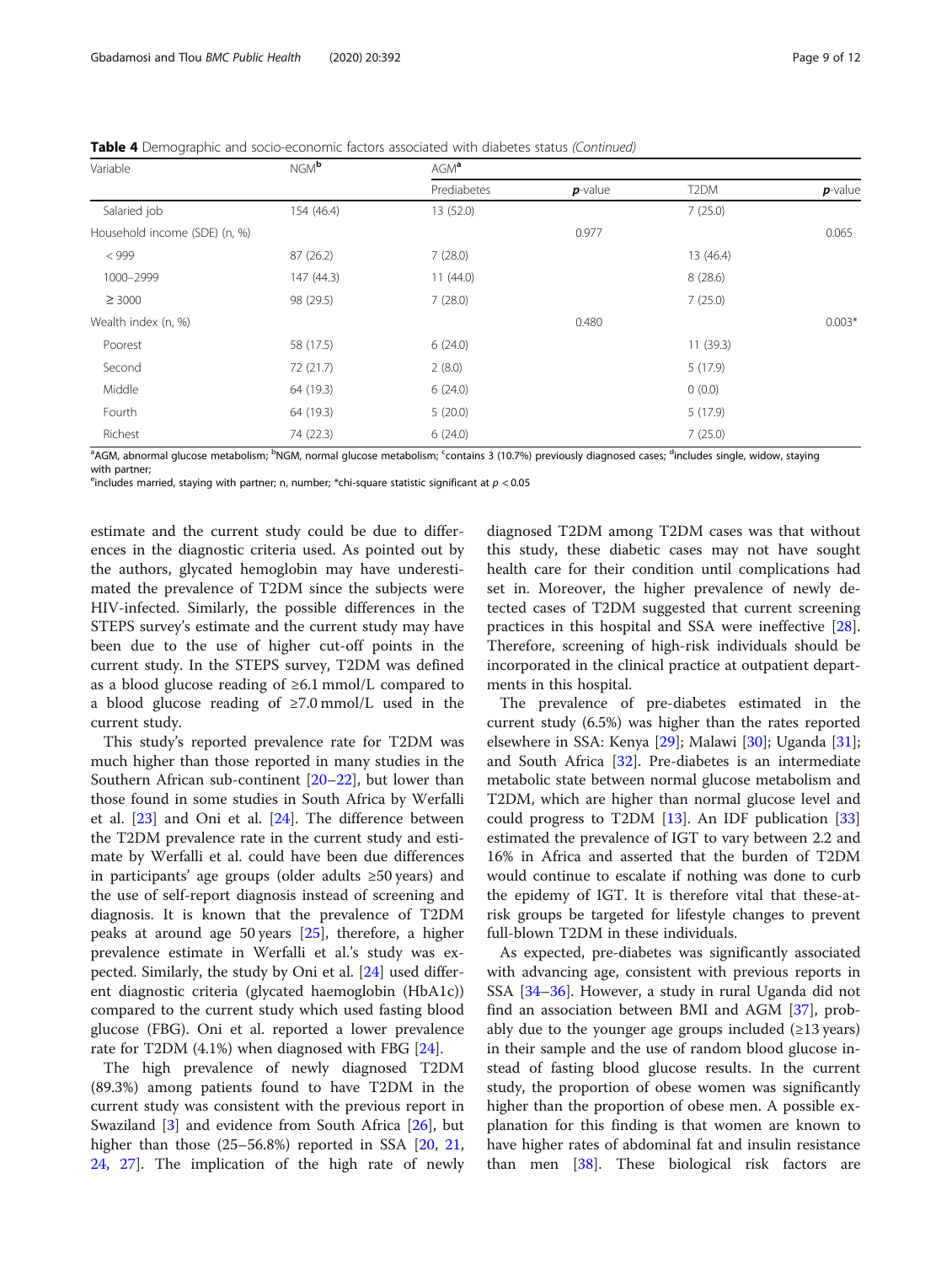<span id="page-9-0"></span>associated with a higher risk of T2DM [[38\]](#page-11-0). Furthermore, hypertension was significantly associated with prediabetes in the current study in agreement with report elsewhere in SSA [\[35\]](#page-10-0). A study in Nigeria by Okpechi et al. [[39](#page-11-0)] showed a high prevalence of hypertension in SSA. Many complex factors have been identified as possible reasons for this, including high salt intake, low physical activity, and genetic vulnerability to high blood pressure [\[39](#page-11-0)]. Therefore, these high-risk groups should be targeted for lifestyle education, particularly the need for self-monitoring of body weight and periodic checks on fasting blood glucose. The outpatient departments in this setting need to include these clinical checks and lifestyle education in their routine services.

Type 2 diabetes mellitus was associated with advancing age, consistent with previous reports in SSA [[34](#page-10-0)–[36\]](#page-10-0). Surprisingly, this association did not reach the level of statistical significance, probably due to the small number of T2DM cases. Also, the highest glucose concentration was found in subjects over the age of 45 years (45–64 years) comparable to findings from previous reports from South Africa [\[40](#page-11-0)] and Cameroon [[41\]](#page-11-0). The significant gender differences observed in the prevalence rates for T2DM in the current study were consistent with findings in sub-Saharan Africa  $[42-44]$  $[42-44]$  $[42-44]$  $[42-44]$ . The wealth index was associated with elevated glucose levels in the current study, consistent with previous reports from Malawi [\[20](#page-10-0)] and elsewhere in Europe [\[45](#page-11-0)]. Most of the subjects with T2DM (39.3%) were significantly poorer compared with subjects with normal glucose metabolism (17.5%). The inequality observed in the gender distribution of the socio-economic variables in the current study was concerning. A significant proportion of diabetic women compared to diabetic men were poorly educated, unemployed and poor. This may possibly have been due to the gender division of labour in Swaziland. A greater proportion of women in Swaziland were vulnerable and excluded from strategic gender roles [\[19](#page-10-0)]. Therefore, measures to improve the socio-economic status of women are warranted in Swaziland to curb the growing diabetes in the kingdom.

#### Strengths and limitations of the study

The major strength of this study was the fact that the diagnosis of T2DM was based on the analysis of the blood samples. This prevented recall bias associated with a self-reported diabetes status. To researchers' knowledge, this study provided the first age-adjusted estimates of the prevalence of diabetes and pre-diabetes in Swaziland. These data provided a baseline upon which cost-effective and culturally acceptable intervention could be devised to address the growing burden of diabetes in Swaziland.

The major limitation of the present study was that the prevalence rates for abnormal glucose metabolism (prediabetes and T2DM) were determined based on the assumption that the participants who presented themselves had fasted for 8 h before screening and diagnosis. The use of glycated hemoglobin (HbA1c) would have improved the reliability of the data since the need for fasting would have been eliminated. Furthermore, the patients who presented themselves at the OPD in the hospital may not have been representative of the larger Swazi population. Therefore, extrapolating these findings to the general Swazi population should be done with caution. Lastly, some of the known risk factors of diabetes (such as genetic predisposition) were not investigated in this study.

The study's findings highlighted the need for the Swazi government to adopt policies to reduce the burden of T2DM in the Kingdom through healthcare services, with a special focus on women. This is important if the kingdom hopes to achieve the ambitious Sustainable Development [[46\]](#page-11-0) Goal number three (target 3.4) of reducing the NCD pre-mature mortality by one-third by 2030.

# Conclusions

In conclusion, this study reported a higher prevalence of both T2DM, and pre-diabetes than previously reported among patients in this hospital. This study also found an increasing prevalence of T2DM and pre-diabetes with advancing age. Unfortunately, most patients with T2DM in this study were newly diagnosed for the disease. This indicated that the screening practices in this hospital were not effective. Therefore, it is suggested that a routine blood glucose test be incorporated into healthcare services at outpatient departments in this hospital. As demonstrated in previous studies in Swaziland and elsewhere, the findings affirmed the hypothesis that modifiable risk factors play important role in the rising prevalence of T2DM in developing countries. Hence, cost-effective and culturally acceptable health education measures are needed to promote a healthy lifestyle among patients in this setting to halt the rising burden of T2DM in Swaziland.

#### Supplementary information

Supplementary information accompanies this paper at [https://doi.org/10.](https://doi.org/10.1186/s12889-020-08489-9) [1186/s12889-020-08489-9](https://doi.org/10.1186/s12889-020-08489-9).

Additional file 1: Supplementary file 1. Crude and age-adjusted prevalence rates of pre-diabetes and type 2 diabetes mellitus.

#### Abbreviations

AGM: Abnormal Glucose Metabolism; IFG: Impaired Fasting Glucose; IGT: Impaired Glucose Tolerance; SSA: Sub-Saharan Africa; T2DM: Type 2 Diabetes Mellitus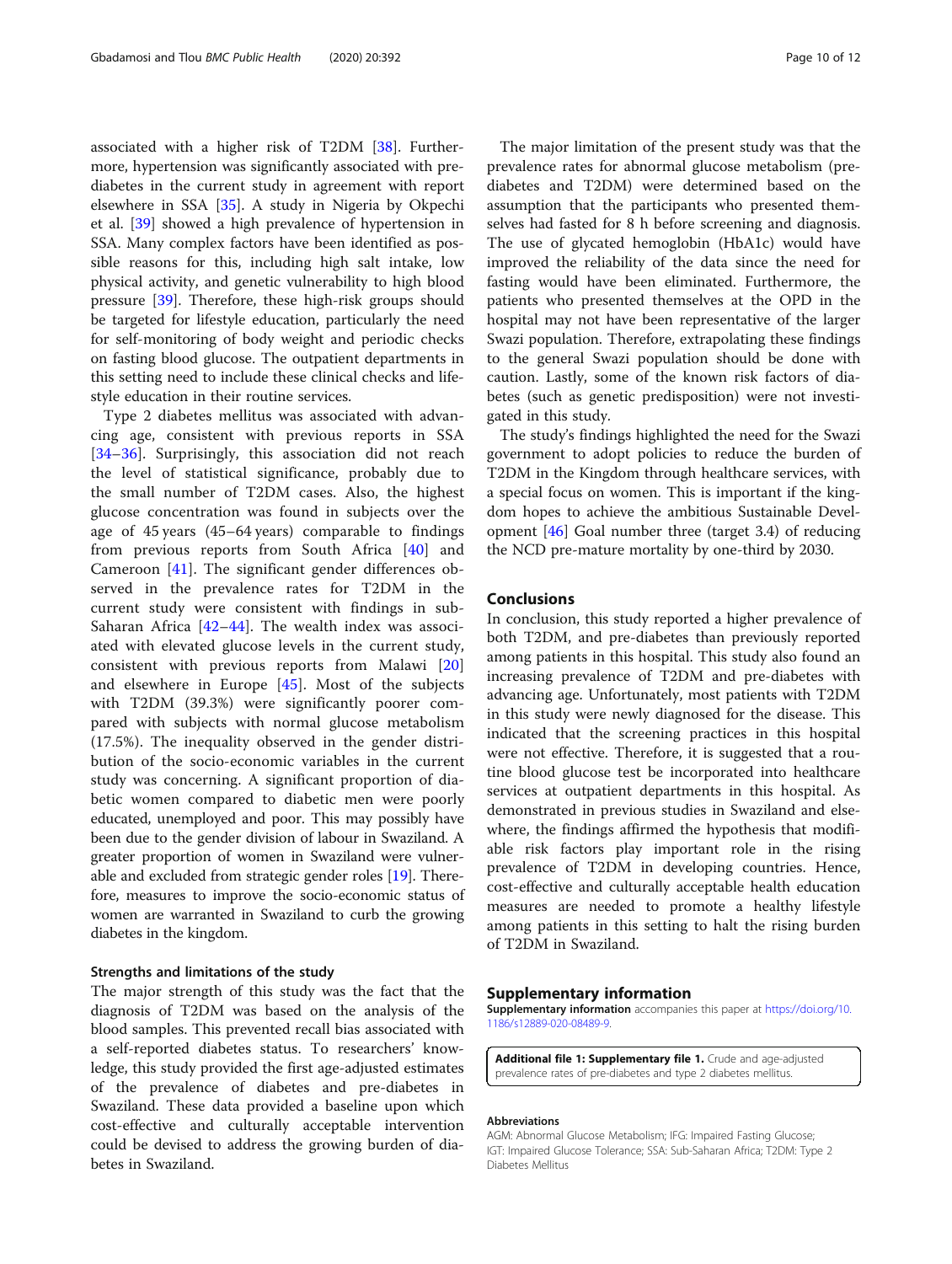#### <span id="page-10-0"></span>Acknowledgements

Not applicable.

#### Authors' contributions

MG reviewed the literature, made substantial contributions to the conception, design, and drafting of the manuscript. BT participated in the design of the study and/or the drafting of the manuscript. Both authors read and approved the final manuscript.

#### Funding

This work was supported by The College of Health Sciences Scholarship for PhD students. The funding body did not play any role in the design of the study and writing of the manuscript. The study protocol has not undergone peer-review by the funding body.

#### Availability of data and materials

All data generated or analysed during this study are included in this published article [and its supplementary information files].

#### Ethics approval and consent to participate

Ethical approval was obtained from the Biomedical Research Ethics Committee (BREC) of the University of KwaZulu-Natal, Durban, South Africa (BE 385/18) and the Research Ethics Committee of the Swaziland Ministry of Health. Relevant permission was obtained from the hospital administration, while all participants gave informed written consent to participate in the study. Confidentiality was maintained in accordance with standard medical practice.

#### Consent for publication

Not applicable.

#### Competing interests

The authors declare that they have no competing interests.

## Received: 28 August 2019 Accepted: 9 March 2020 Published online: 26 March 2020

#### References

- 1. International Diabetes Federation. IDF Diabetes Atlas. Brussels: International Diabetes Federation; 2017.
- 2. World Health Organisation. Diabetes Country Profile: Swaziland 2016. [www.](http://www.who.int/nmh/countries/swz_en.pdf?ua=1) [who.int/nmh/countries/swz\\_en.pdf?ua=1](http://www.who.int/nmh/countries/swz_en.pdf?ua=1). Accessed 23 May 2017.
- 3. Ministry of Health. 2014 WHO STEPS non-communicable disease risk factor surveillance report. Mbabane: Ministry of Health; 2015.
- 4. Ministry of Health. Annual Non-Communicable Diseases Program Report Mbabane: Ministry of Health; 2017.
- 5. Ministry of Health, Swaziland. National Non-Communicable Diseases Policy. Mbabane: Ministry of Health; 2016.
- 6. Ministry of Health, Swaziland. National Non-Communicable Diseases Prevention and Control Strategy 2012–2017. Mbabane: Ministry of Health; 2012.
- 7. Mngomezulu N, Yang CC. Quality of life and its correlates in diabetic outpatients in Swaziland. Int Health. 2015;7(6):464–71.
- 8. Burn H, Pon J. Diabetic retinopathy in Swaziland. Comm Eye Health. 2015; 28(92):s18–21.
- 9. Rabkin M, Palma A, McNairy ML, Gchuhi AB, Simelane S, Nuwagaba-Biribonwoha H, et al. Strengthening health Systems for Chronic Care: leveraging HIV programs to support diabetes Services in Ethiopia and Swaziland. J Trop Med. 2012;2012:137460.
- 10. Rabkin M, Melaku Z, Bruce K, Reja A, Koler A, Tadesse Y, et al. Integrating cardiovascular disease risk factor screening into HIV services in Swaziland: lessons from an implementation science study. AIDS. 2018;32(Suppl):S43–6.
- 11. Castillo JJ. Systematic sampling. [http://www.scribd.com/doc/54018519/](http://www.scribd.com/doc/54018519/Systematic-sampling) [Systematic-sampling](http://www.scribd.com/doc/54018519/Systematic-sampling). Accessed 23 Mar 2016.
- 12. Daniel WW. Biostatistics: A Foundation for Analysis in the Health Sciences. 7th ed. New York: Willey; 1999.
- 13. World Health Organization. Screening for type 2 diabetes: report of the World Health Organization and the international diabetes federation. Geneva: World Health Organization; 2003.
- 14. Vyas S, Kumaranayake L. Constructing socio-economic status indices: how to use principal components analysis. London: Oxford University Press; 2006.
- 15. World Health Organization. Obesity: preventing and managing the global epidemic. Geneva: World Health Organization; 2000.
- 16. World Health Organization. Waist circumference and waist-hip ratio: report of a WHO expert consultation. Geneva: World Health Organisation; 2011.
- 17. Whelton PK, Carey RM, Aronow WS, et al. 2017 ACC/AHA/AAPA/ABC/ACPM/ AGS/APhA/ASH/ASPC/NMA/PCNA Guideline for the Prevention, Detection, Evaluation, and Management of High Blood Pressure in Adults: a report of the American College of Cardiology/American Heart Association Task Force on Clinical Practice Guidelines. Hypertension. 2018;71(6):e13-e115. [https://](https://doi.org/10.1161/HYP.0000000000000065) [doi.org/10.1161/HYP.0000000000000065.](https://doi.org/10.1161/HYP.0000000000000065)
- 18. Miller BJ. Type 2 diabetes mellitus in the Arumeru district of northern Tanzania: evaluation of the prevalence and associated risk factors in rural communities. [dissertation]. Washington: Washington State University; 2013.
- 19. Central Statistical Office (CSO) [Swaziland] Macro International Inc. Swaziland Demographic and Health Survey 2006–07. Mbabane: Central Statistical Office and Macro International Inc.; 2008.
- 20. Price AJ, Crampin AC, Amberbir A, Kayuni-Chihana N, et al. Prevalence of obesity, hypertension, and diabetes, and cascade of care in sub-Saharan Africa: a cross-sectional, population-based study in rural and urban Malawi. Lancet Diabetes Endocrinol. 2018;6:208–22.
- 21. Bailey SL, Ayles H, Beyers N, Godfrey-Faussett P, Muyoyeta M, du Toit E, et al. Diabetes mellitus in Zambia and the Western cape province of South Africa: prevalence, risk factors, diagnosis and management. Diabetes Res Clin Practice. 2016;118:1–11.
- 22. Silva-Matos C, Gomes A, Azevedo A, Damasceno A, Prista A, Lunet N. Diabetes in Mozambique: prevalence, management and healthcare challenges. Diabetes Metab. 2011;37(3):237–44.
- 23. Werfalli M, Kassanjeeb R, Kalulac S, Kowal P, Phaswana-Mafuyaf N, Levitt NS. Diabetes in south African older adults: prevalence and impact on quality of life and functional disability – as assessed using SAGE wave 1 data. Glob Health Action. 2018;11:1449924.
- 24. Oni T, Berkowitz N, Kubjane M, Goliath R, Levitt NS, Wilkinson RJ. Trilateral overlap of tuberculosis, diabetes and HIV-1 in a high-burden African setting: implications for TB control. Eur Respir J. 2017;50:1700004.
- 25. Erasmus RT, Soita DJ, Hassan MS, Blanco-Blanco E, Vergotine Z, Kengne AP, et al. High prevalence of diabetes mellitus and metabolic syndrome in a south African coloured population: baseline data of a study in Bellville, Cape Town. South Afr Med J. 2012;102(11):841–4.
- 26. Motala AA, Esterhuizen T, Gouws E, Pirie FJ, Omar MA. Diabetes and other disorders of glycemia in a rural south African community: prevalence and associated risk factors. Diabetes Care. 2008;31(9):1783–8.
- 27. Christensen DL, Friis H, Mwaniki D, Kilonzo B, Tetens I, Boit M, et al. Prevalence of glucose intolerance and associated risk factors in rural and urban populations of different ethnic groups in Kenya. Diabetes Res Clin Practice. 2009;84(3):303–10.
- 28. Hall V, Thomsen RW, Henriksen O, Lohse N. Diabetes in Sub Saharan Africa 1999–2011: epidemiology and public health implications. A systematic review. BMC Public Health. 2011;11(1):564.
- 29. Mohamed SF, Mwangi M, Mutua MK, Kibachio J, Hussein ZN, et al. Prevalence and factors associated with prediabetes and diabetes mellitus in Kenya: results from a national survey. BMC Public Health. 2018;18(Suppl 3): 1215 [https://doi.org/10.1186/s12889-018-6053-x.](https://doi.org/10.1186/s12889-018-6053-x)
- 30. Msyamboza KP, Mvula CJ, Kathyola D. Prevalence and correlates of diabetes mellitus in Malawi: population-based national NCD STEPS survey. BMC Endocr Disord. 2014;14(1):41.
- 31. Bahendeka S, Wesonga R, Mutungi G, Muwinge J, Neema S, Gwatude D. Prevalence and correlates of diabetes mellitus in Uganda: a populationbased national survey. Tropical Med Int Health. 2016;21(3):405–16.
- 32. Stokes A, Berry KM, Mchiza Z, Parker W, Labadarios D, Chola L, et al. Prevalence and unmet need for diabetes care across the care continuum in a national sample of south African adults: evidence from the SANHANES-1, 2011-2012. PLoS One. 2017;12(10):e0184264.
- 33. Sicree R, Shaw J, Zimmet P. Global Burden Diabetes Prediabetes IDF Diabetes Atlas 2012; 4: 15.
- 34. Abebe SM, Berhane Y, Worku A, Assefa A. Diabetes mellitus in north West Ethiopia: a community-based study. BMC Public Health. 2014;14:97.
- 35. Baldé NM, Camara A, Diallo AA, Kake A, Diallo AM, Diakite M, Bah C, Kone M. Prevalence and awareness of diabetes in Guinea: findings from a WHO STEPS. J Endocrinol Metab Diabetes S Afr. 2017;22(3):36–42.
- 36. Mbanya JC, Cruickshank JK, Forrester T, Balkau B, Ngogang JY, Riste L, Forhan A, Anderson NM, Bennett F, Wilks R. Standardized comparison of